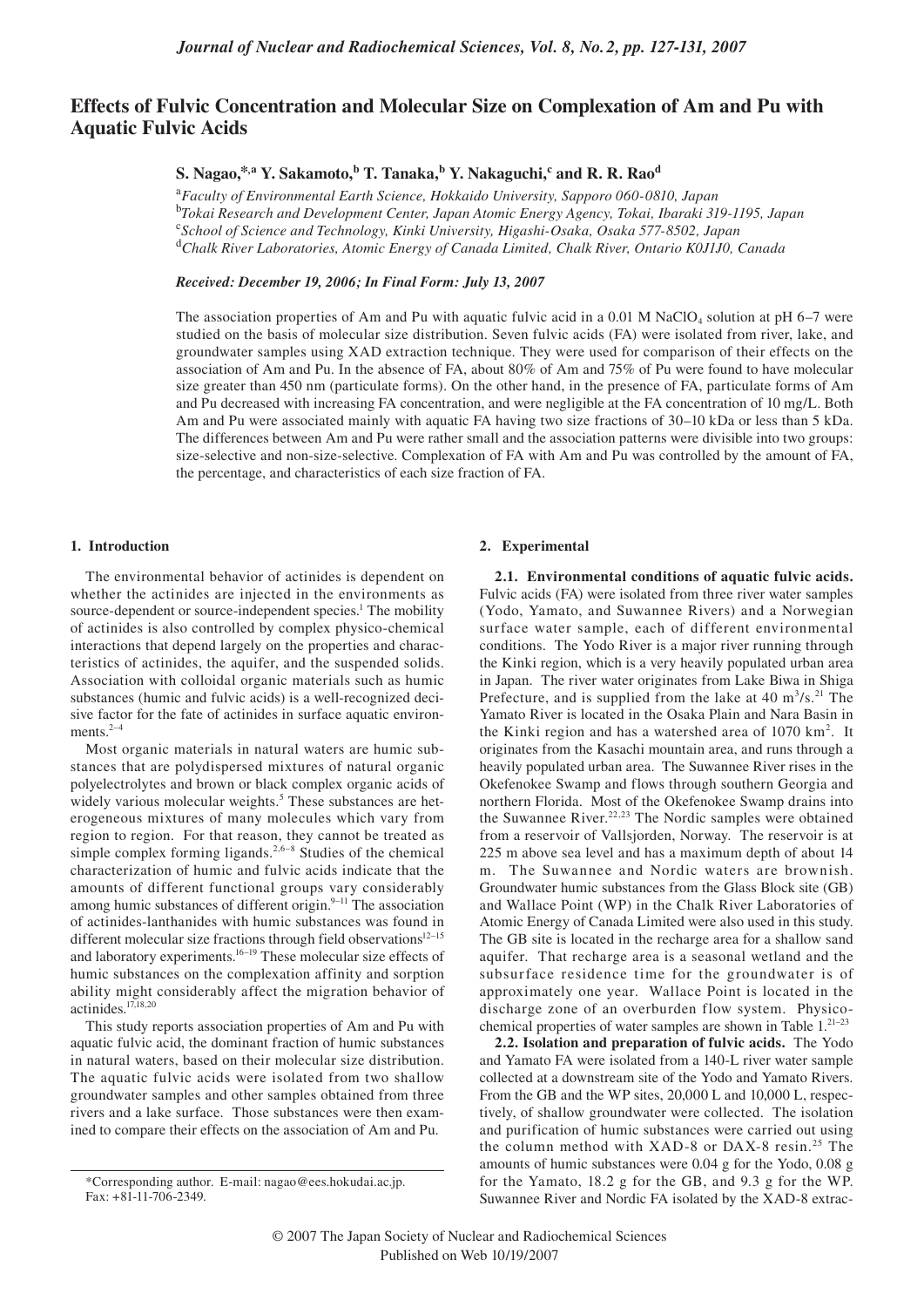#### **128** *J. Nucl. Radiochem. Sci., Vol. 8, No. 2, 2007* Nagao

### **TABLE 1: Characteristics of water samples**

| Sample                                            | pH  | Conductivity / $mS m^{-1}$ | DOC / $mg L^{-1}$ |
|---------------------------------------------------|-----|----------------------------|-------------------|
| Yodo River, Japan <sup>a</sup>                    | 7.4 |                            | 2.1               |
| Yamato River, Japan <sup>b</sup>                  | 7.7 |                            | 5.3               |
| Suwannee River, U.S.A. <sup>c</sup>               | 3.9 | 41                         | 37.7              |
| Nordic, Norwegian surface water $d$               | 5.6 | 21                         | 10.7              |
| Groundwater Glass Block site, Canada <sup>b</sup> | 5.7 |                            | 2.3               |
| Groundwater Wallace Point, Canada <sup>b</sup>    | 7.1 |                            | 1.7               |
|                                                   |     |                            |                   |

<sup>a</sup> Water Quality Management Center for Osaka Pref.<sup>21</sup> *b*This work. *c*Miles et al.<sup>22</sup> *d*IHSS.<sup>23</sup>

# **TABLE 2: Elemental composition and functional groups of fulvic acids**

| Sample                 |      | Elemental composition $/$ % |     |      |          | Functional groups / meq $g^{-1}$ |  |
|------------------------|------|-----------------------------|-----|------|----------|----------------------------------|--|
|                        |      |                             | N   |      | Carboxyl | Phenolic                         |  |
| Suwannee $FA^{a,b}$    | 53.0 | 4.4                         | 0.8 | 43.9 | 6.5      | 1.6                              |  |
| Nordic $FA^{a,b}$      | 52.3 | 4.0                         | 0.7 | 45.1 | 6.4      | 1.6                              |  |
| Glass Block site $HSc$ | 53.2 | 5.6                         | 0.8 | 40.3 | 7.8      | 0.86                             |  |
| Wallace Point $HSc$    | 52.8 | 5.4                         | 0.8 | 41.0 | 9.9      | 1.9                              |  |

The unit of elemental composition is expressed on an ash-free basis. The Yodo FA was not determined for the above parameters because of small sample amounts. The contents of functional groups were measured using potentiometric titration or 13C-NMR spectroscopy. <sup>a</sup> IHSS.<sup>23</sup> <sup>b</sup>Calculated from data of Ritchie and Perdue.<sup>25</sup> <sup>c</sup>This work.

tion procedure were purchased from the International Humic Substances Society (IHSS). The elemental composition of the FA is given in Table  $2^{23,26}$  The chemical composition of GB and WP humic substances indicates fulvic-like characteristics and is consistent with the occupation of FA in natural waters.<sup>5</sup>

A stock solution of the FA was prepared by dissolving 10 mg of the purified FA in a dilute NaOH solution. Then the solution was made up to  $100 \text{ mL of } 0.01 \text{ M NaClO}_4$ . The solution was adjusted to pH 8 by adding dilute HClO4. All fulvic stock solutions were stored in a refrigerator at 4 °C.

**2.3. Complexation experiments.** Association experiments were carried out in a medium of  $0.01$  M NaClO<sub>4</sub> solution at the fulvic concentration of 1–20 mg/L and pH 6–7. A nitrate solution of 238Pu and 241Am was used for experiments. A stock solution containing <sup>238</sup>Pu was prepared through dilution with deionized water. The stock solution was adjusted to pH 4 using NaOH solution. Valence of <sup>238</sup>Pu in the stock solution was confirmed as Pu(IV) using TTA-xylene extraction method. A stock solution containing 241Am was also prepared using a similar procedure. In addition, 100  $\mu$ L of <sup>238</sup>Pu and <sup>241</sup>Am solution was added to 10 mL of fulvic solution in a Teflon centrifugation tube. The initial concentrations of Am and Pu was respectively  $(1.0-7.6) \times 10^{-8}$  M and  $(3.0-7.6) \times 10^{-6}$  M. After 7 days of shaking in an oven at 25 °C, the solution was filtered with 450 nm filters and measured for pH.

Ultrafiltration technique was used to size-fractionate Am and Pu in the fulvic solutions because it is a non-destructive and reagent-free method. The sample solution was sequentially ultrafiltered with simple ultrafiltration filters (Ultrafree CL filters; Millipore Corp.) having nominal cut-off molecular weights of 100 kDa, 30 kDa (polyethersulfone membrane filters), 10 kDa, and 5 kDa (regenerated cellulose membrane filters). The radioactivity of  $238$ Pu and  $241$ Am was measured for each molecular size fraction using liquid scintillation counting. The percentage of Am and Pu in each molecular size range was calculated from the radioactive concentration in each molecular size fraction. The molecular size distribution of the fulvic acid was measured using ultrafiltration technique or high-performance size exclusion chromatography according to a method described elsewhere.<sup>27</sup>



**Figure 1.** Dissolved fraction of Am and Pu in the absence and presence of the Yodo and Yamato River fulvic acid (FA) as a function of FA concentration:  $\bullet$ Am-Yodo FA system at pH 5.8–6.2;  $\blacksquare$ Am-Yamato FA system at pH 6.8-7.1; OPu-Yodo FA system at pH 6.0– 6.7.

#### **3. Results and Discussion**

**3.1. Effects of fulvic concentration on complexation with Am and Pu.** Figure 1 shows the percentage of dissolved Am and Pu as a function of FA concentration. The dissolved Am rapidly increases at the FA concentration of 5 mg/L. Based on kinetic estimation, in the absence of FA, 77% of Am and 74% of Pu were found in the molecular size greater than 450 nm (particulate forms) at pH 6–7 as a result of polymerization and/ or precipitation. The percentage of dissolved Am and Pu increases with increasing FA concentration, indicating the complexation of Am and Pu with the Yodo FA. Particulate forms of Am and Pu are negligible at the FA concentration of 10 mg/L.

The molecular size distribution of dissolved Am and Pu in the absence and presence of the Yodo and Yamato FA is shown in Figure 2. Size fractions of increased Am are less than 5 kDa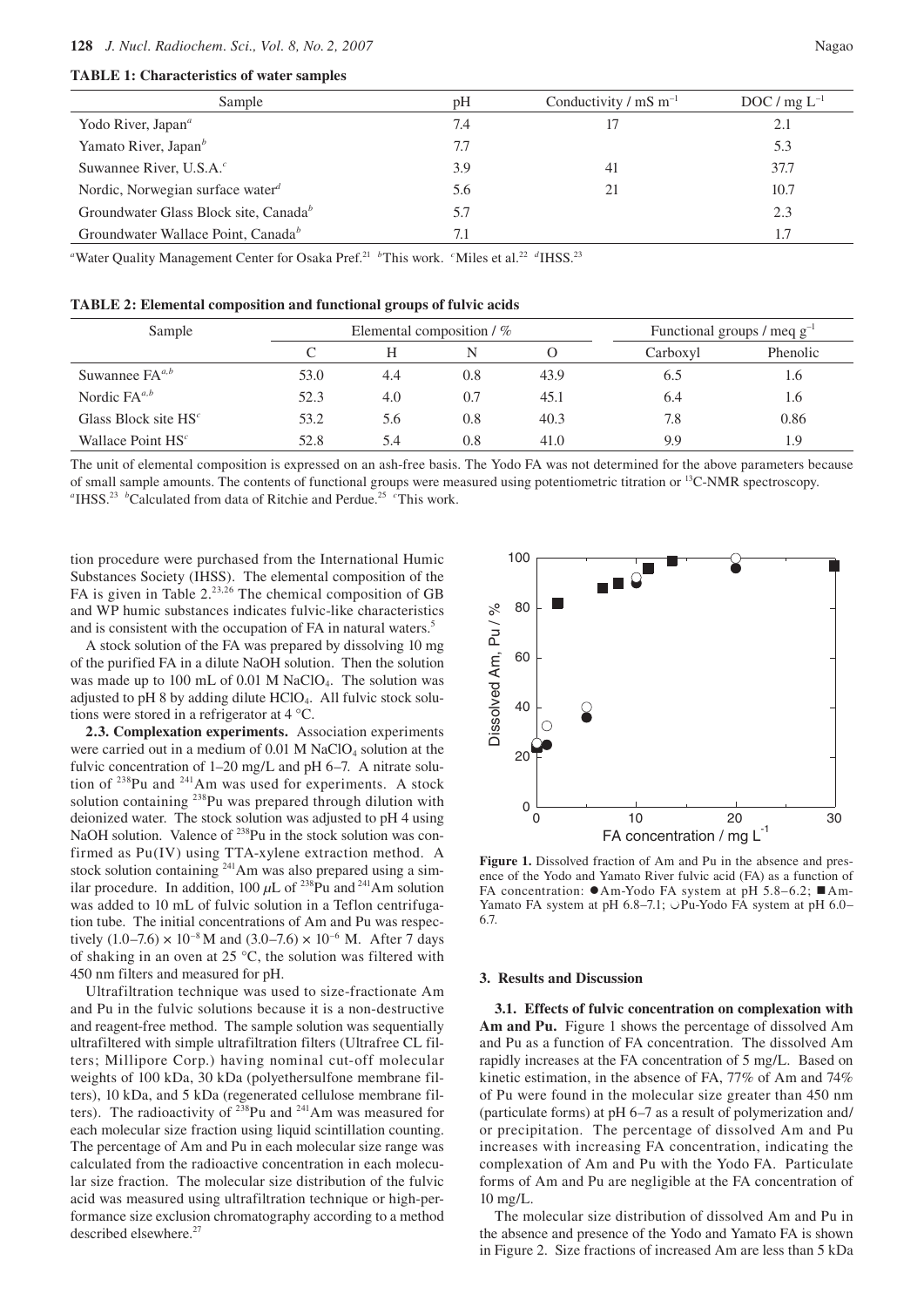

**Figure 2.** Molecular size distribution of Am and Pu in the presence of aquatic fulvic acids (FA) as a function of FA concentration: (a) Am-Yodo FA system; (b) Am-Yamato FA system; (c) Pu-Yodo FA system.

at Am-Yodo FA and 100–10 kDa at the Am-Yamato FA system. In the presence of FA, the percentage of Pu in the size fraction of 30–5 kDa increases with the FA concentration. On the other hand, the variation in Pu is not great for the size fraction less than 5 kDa; it is nearly equal to that at the blank experiment. However, we cannot identify whether Pu-fulvic complexes and/ or Pu ionic species are present. Apparently, Pu is complexed with FA having specific molecular size fractions.

**3.2. Dissolved forms of Am and Pu in the presence of fulvic acid with different origin.** The molecular size distribution of Am and Pu in the presence of FA with different origin is shown in Figure 3. In the presence of Suwannee and Nordic FA, which are isolated from brownish water with high DOC concentration (Table 1), the dominant size fraction of Am is 30–10 kDa (64–74%). On the other hand, the major part of Am in the presence of FA isolated from uncolored natural waters is found for molecular size less than 5 kDa at the Am-Yodo FA, Am-GB HS, and Am-WP HS systems. The dominant size fractions of Pu are less than 5 kDa for the Yodo FA, GB, and WP humic substances (38–43%) and 30–10 kDa for the Suwannee and Nordic FA (57–64%).

The molecular size distribution of FA is shown in Figure



**Figure 3.** Molecular size distribution of (a) Am and (b) Pu in the presence of aquatic fulvic acids and (c) fulvic acids themselves in a 0.01 M NaClO<sub>4</sub> solution. The pH of sample solutions was pH  $5.8-6.5$ for Am-FA, pH 5.8–7.0 for Pu-FA, and pH 5.0–6.0 (pH 8 for the Suwannee) for the FA. The error bars indicate deviation from mean value  $(n = 2)$ .

3(c). The dominant size of the FA is 30–10 kDa for the Nordic sample, and less than 5 kDa for the Suwannee and the Yodo FA and the groundwater humic substances. A similar size distribution was observed among Am and Pu in the presence of FA, and FA itself. A discrepancy in the molecular size distribution exists between Am and Pu in the presence of Suwannee-Nordic FA and the fulvic acids themselves.

**3.3. Complexation properties related to molecular size distribution of fulvic acid.** Figure 4 shows that a positive correlation exists between the percentage of Am and FA in each size fraction (correlation factor,  $r = 0.93$ ) except for the size fractions of 30–10 kDa and less than 5 kDa at the Am-Suwannee and Am-Nordic FA experimental systems. A similar positive correlation exists  $(r = 0.93)$  between Pu and FA, except for the Suwannee and Nordic with 30–10 kDa and <5 kDa. Table 3 summarizes the percentages of Am and Pu in the dominant size fractions. We assumed that Pu in the size fraction less than 5 kDa was present as fulvic complexes on the basis of the size distribution of Pu in soil solutions.<sup>28</sup> The respective mean ratios of Am-FA/FA and Pu-FA/FA are 0.82 ± 0.09 and  $0.82 \pm 0.19$  for the size fraction of  $\lt 5$  kDa. On the other hand, the size fraction of 30–10 kDa for the Suwannee and Nordic FA has different complexation affinities for Am and Pu. The averaged Am-FA/FA and Pu-FA/FA ratios are, respectively,  $2.5 \pm 0.6$  and  $2.2 \pm 0.5$ .

Size selective complexation of fulvic-like materials with Am and Pu has been reported for laboratory experiments and field studies.<sup>15,19,29</sup> Matsunaga et al.<sup>15</sup> showed that a size fraction of 100–10 kDa was dominant for <sup>239,240</sup>Pu (67%) and <sup>241</sup>Am (59%) in surface water in the Chernobyl nuclear accident area. The ratios of Am/DOC and Pu/DOC of the size-fractionation are 2.5–2.8 and are similar to our experimental data of the fraction of 30–10 kDa (Table 3). The different characteristics among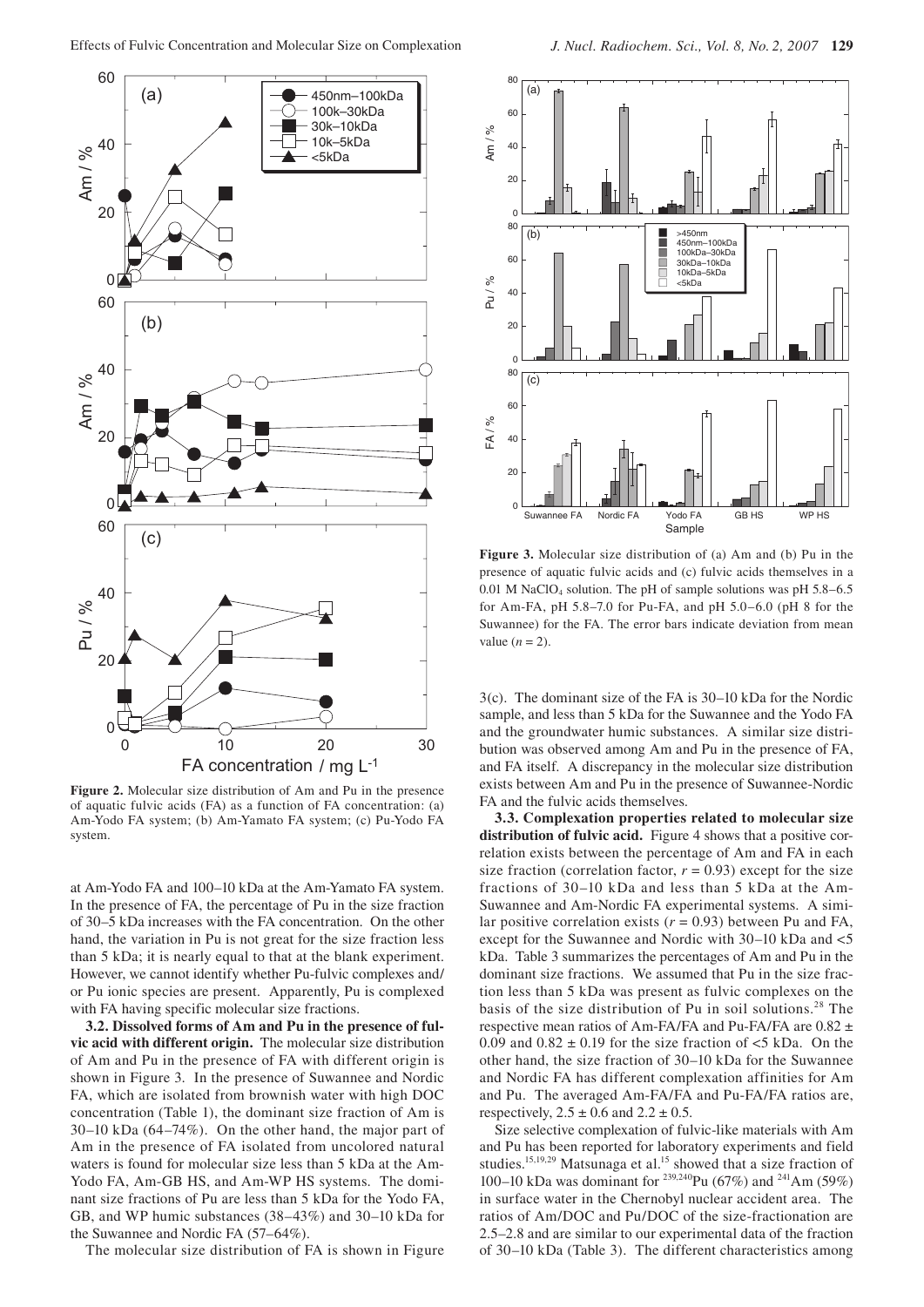**TABLE 3: Dominant molecular size (MS) of Am and Pu in the presence of fulvic acid (FA)**

| Sample              | Dominant MS | Am-FA $/$ % | Pu-FA $/$ % | Am-FA/FA ratio | Pu-FA/FA ratio |
|---------------------|-------------|-------------|-------------|----------------|----------------|
| Suwannee FA         | $30-10$ kDa | 74          | 64          | 3.1            | 2.6            |
| Nordic FA           | $30-10$ kDa | 64          | 57          | 1.9            | 1.7            |
| Yodo FA             | $5$ kDa     | 47          | 38          | 0.84           | 0.69           |
| Glass Block site HS | $5$ kDa     | 57          | 66          | 0.90           | 1.0            |
| Wallace Point HS    | <5 kDa      | 42          | 43          | 0.72           | 0.74           |

Am-FA (or Pu-FA) means Am (Pu) in the presence of FA.



**Figure 4.** Relationships in percentage between (a) Am and (b) Pu in the presence of fulvic acids and fulvic acids in respective size fractions. The symbols indicate molecular size fractions:  $\circ$ 30–10 kDa and  $\Box$  <5 kDa at the Suwannee-Nordic FA systems;  $\bullet$  other size fractions at the Suwannee-Nordic FA systems and other systems.

size-fractionated humic and fulvic acids are presented.<sup>12,30-32</sup>

Consistent results for Am and Pu were obtained using 2-step and/or 4-step size fractionation for river, lake, and soil solutions.15,28 Figure 4 shows that the slope (0.77) of the regression line at the Am-FA experimental system was in agreement with that (0.80) of the Pu-FA system. These results indicate that size-dependent complexation occurs in Am and Pu with FA in a 0.01 M NaClO<sub>4</sub> solution at pH  $6-7$  and fulvic concentration of  $10 \text{ mg/L}$ .

Consequently, the association properties for Am-FA and Pu-FA complexes depend on molecular size distribution and characteristics in each size of surface water humic substances that are supplied from the watershed of river systems and groundwater humic substances in different recharge areas and geo-

logic media. Fulvic acids in uncolored natural waters exhibit size-dependent complexation with Am and Pu. On the other hand, FA in colored natural waters show three complexation properties as follows: 1) the size-dependent complexation at 450 nm–30 kDa and 10–5 kDa; 2) the size selective complexation at 300–10 kDa; 3) no complexation for the molecular size less than 5 kDa. The molecular size of 30–10 kDa for the FA has different characteristics such as functional groups in comparison with that of FA in uncolored waters. These results suggest that molecular size distribution and each size fraction of FA are one of factors controlling the complexation.

**Acknowledgements.** This study was conducted partly within the framework of the Cooperative Research Project between the Japan Atomic Energy Research Institute (present: Japan Atomic Energy Agency) and the Atomic Energy of Canada Limited. This work was supported partially by a Grant-in-Aid (No. 18310002) for Scientific Research from the Ministry of Education, Culture, Sports, Science and Technology of Japan, and a research grant from the Radioactive Waste Management Funding and Research Center.

# **References**

- (1) D. E. Nelson, R. P. Larsen, and W. R. Penrose, *Proc. Symp. USDOE*, Washington, D. C. (1987), p 27.
- (2) G. R. Choppin, Radiochim. Acta **58/59**, 113 (1992).
- (3) V. Moulin and G. Ouzounian, Appl. Geochem. **Suppl. 1**, 179 (1992).
- (4) V. Moulin, and C. Moulin, Appl. Geochem. **10**, 573 (1995).
- (5) E. M. Thurman, *Organic Geochemistry of Natural Waters*, Martinus Nijhoff/Dr. W. Junk Publishers, Dordrecht (1985).
- (6) *Modelling in Aquatic Chemistry*, Eds. I. Grenthe and I. Puigdomenech, OECD Publications, Paris (1997).
- (7) E. Tipping, *Cation Binding by Humic Substances*, Cambridge University Press, Cambridge (2002).
- (8) J. Du, N. Sato, and O. Tochiyama, J. Nucl. Radiochem. Sci. **6**, 25 (2005).
- (9) E. Tombacz, Soil Sci. **164**, 814 (1999).
- (10) N. Fujitake and M. Kawahigashi, Soil Sci. Plant Nutr. **45**, 359 (1999).
- (11) I. Christl and R. Kretzschmar, Environ. Sci. Technol. **35**, 2505 (2001).
- (12) J. S. Gaffney, N. A. Marley, and K. A. Orlandini, *Humic and Fulvic Acids: Isolation, Structure, and Environmental Role*, Eds. J. S. Gaffney, N. A. Marley, and S. B. Clark, American Chemical Society, Washington D. C. (1996), p 26.
- (13) E. L. Cooper, M. K. Hass, and J. F. Mattie, Appl. Radiat. Isot. **46**, 1159 (1995).
- (14) J. F. McCarthy, K. R. Czerwinski, W. E. Sanford, P. M. Jardine, and J. D. Marsh, J. Contam. Hydrol. **30**, 49 (1998).
- (15) T. Matsunaga, S. Nagao, T. Ueno, S. Takeda, H. Amano, and Y. Tkachenko, Appl. Geochem. **19**, 1582 (2004).